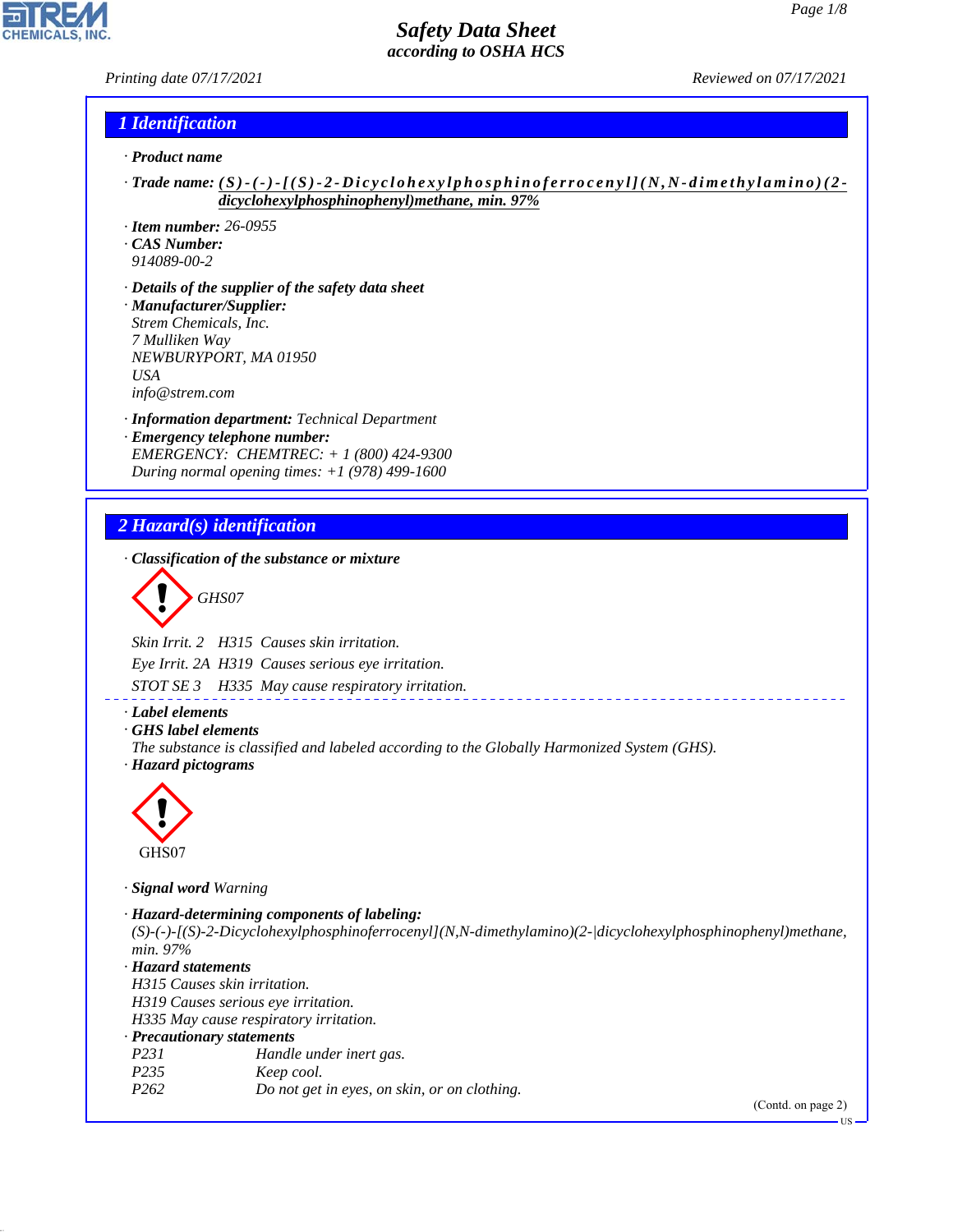*Printing date 07/17/2021 Reviewed on 07/17/2021*



- *· Chemical characterization: Substances*
- *· CAS No. Description 914089-00-2 (S)-(-)-[(S)-2-Dicyclohexylphosphinoferrocenyl](N,N dimethylamino)(2-|dicyclohexylphosphinophenyl)methane, min. 97%*

## *4 First-aid measures*

- *· Description of first aid measures*
- *· After inhalation: In case of unconsciousness place patient stably in side position for transportation.*
- *· After skin contact: Immediately wash with water and soap and rinse thoroughly.*
- *· After eye contact:*
- *Rinse opened eye for several minutes under running water. If symptoms persist, consult a doctor.*
- *· After swallowing: If symptoms persist consult doctor.*
- *· Information for doctor:*
- *· Most important symptoms and effects, both acute and delayed No further relevant information available. · Indication of any immediate medical attention and special treatment needed*

*No further relevant information available.*

## *5 Fire-fighting measures*

*· Extinguishing media*

44.1.1

- *· Suitable extinguishing agents: Use fire fighting measures that suit the environment.*
- *· Special hazards arising from the substance or mixture No further relevant information available.*

(Contd. on page 3)

**TIC**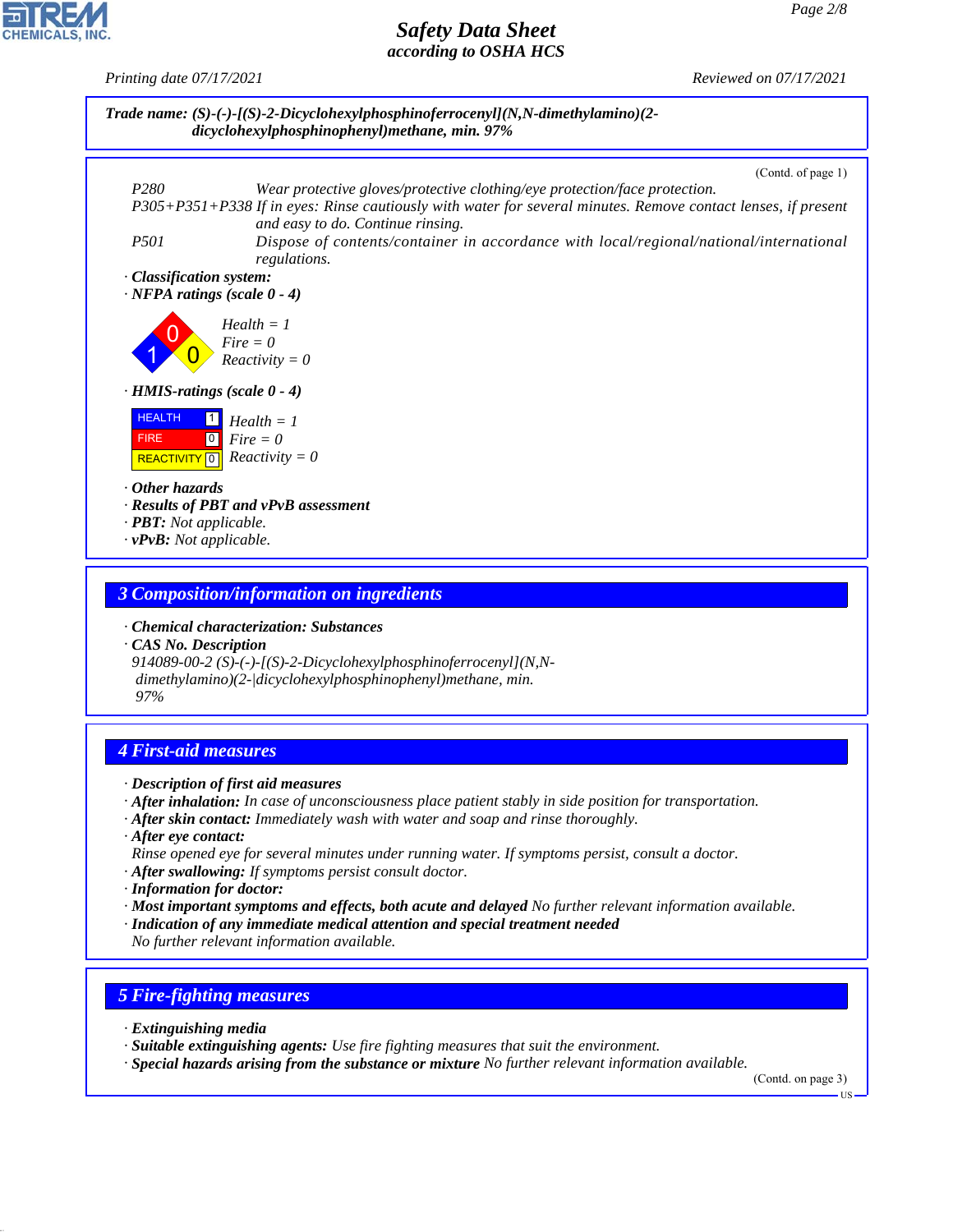*Printing date 07/17/2021 Reviewed on 07/17/2021*

| Advice for firefighters                                                             | (Contd. of page 2) |
|-------------------------------------------------------------------------------------|--------------------|
| · Protective equipment: No special measures required.                               |                    |
|                                                                                     |                    |
| <b>6 Accidental release measures</b>                                                |                    |
| · Personal precautions, protective equipment and emergency procedures Not required. |                    |
| · Environmental precautions: No special measures required.                          |                    |
| · Methods and material for containment and cleaning up:                             |                    |
| Dispose contaminated material as waste according to item 13.                        |                    |
| Ensure adequate ventilation.                                                        |                    |
| · Reference to other sections                                                       |                    |
| See Section 7 for information on safe handling.                                     |                    |
| See Section 8 for information on personal protection equipment.                     |                    |
| See Section 13 for disposal information.                                            |                    |
| · Protective Action Criteria for Chemicals                                          |                    |
| $\cdot$ PAC-1:                                                                      |                    |
| Substance is not listed.                                                            |                    |
| $\cdot$ PAC-2:                                                                      |                    |
| Substance is not listed.                                                            |                    |
| $\cdot$ PAC-3:                                                                      |                    |
| Substance is not listed.                                                            |                    |

#### *7 Handling and storage*

*· Handling:*

**CHEMICALS** 

- *· Precautions for safe handling No special precautions are necessary if used correctly.*
- *· Information about protection against explosions and fires: No special measures required.*
- *· Conditions for safe storage, including any incompatibilities*
- *· Storage: Keep cool.*
- *· Requirements to be met by storerooms and receptacles: No special requirements.*
- *· Information about storage in one common storage facility: Not required.*
- *· Further information about storage conditions: Keep receptacle tightly sealed.*
- *· Recommended storage temperature: Store at temperatures not exceeding -18 °C. Keep cool.*
- *· Specific end use(s) No further relevant information available.*

## *8 Exposure controls/personal protection*

*· Additional information about design of technical systems: No further data; see item 7.*

*· Control parameters*

- *· Components with limit values that require monitoring at the workplace: Not required.*
- *· Additional information: The lists that were valid during the creation were used as basis.*

*· Exposure controls*

44.1.1

- *· Personal protective equipment:*
- *· General protective and hygienic measures: Keep away from foodstuffs, beverages and feed. Immediately remove all soiled and contaminated clothing. Wash hands before breaks and at the end of work.*

(Contd. on page 4)

US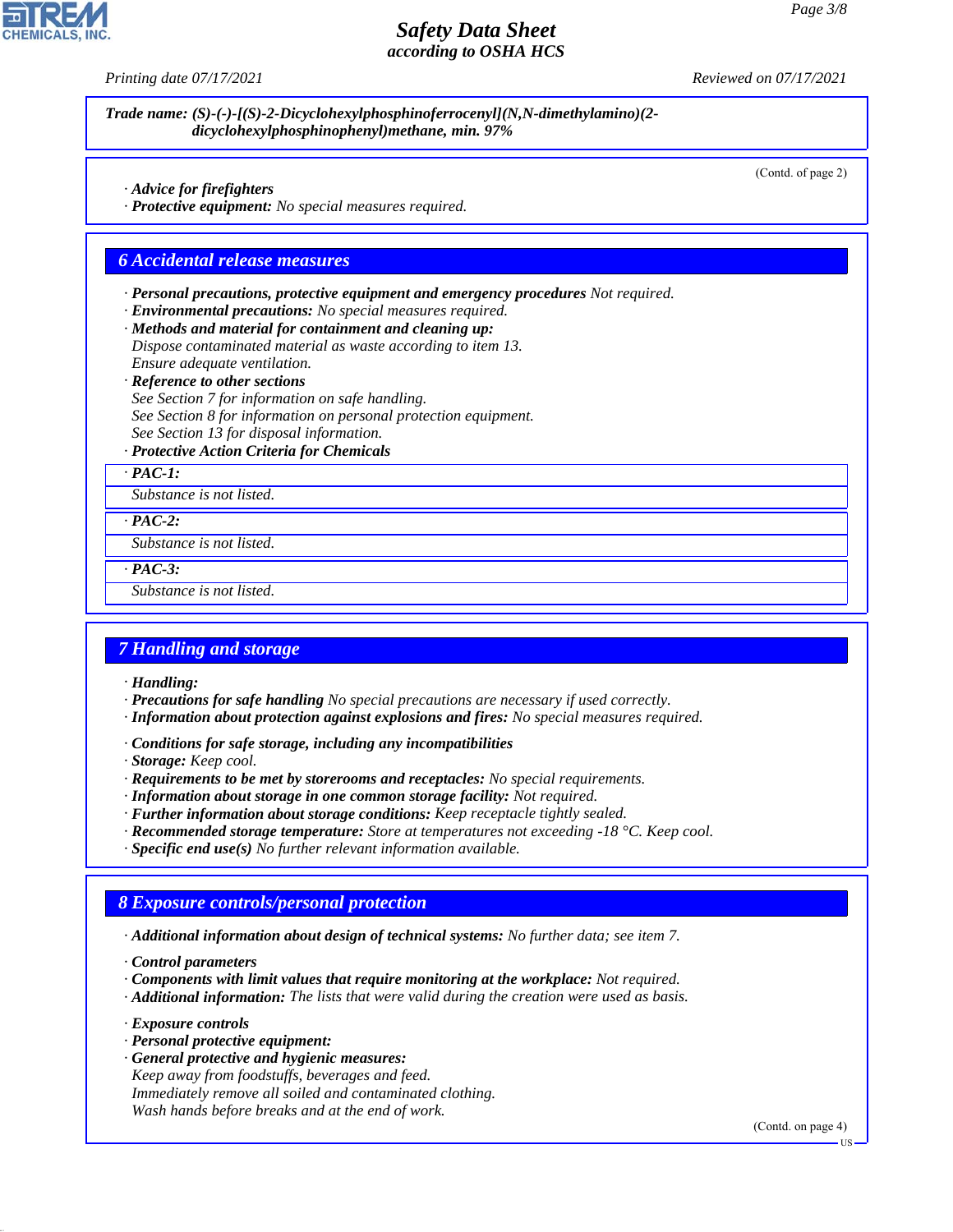**CHEMICALS, INC** 

*Printing date 07/17/2021 Reviewed on 07/17/2021*

*Trade name: (S)-(-)-[(S)-2-Dicyclohexylphosphinoferrocenyl](N,N-dimethylamino)(2 dicyclohexylphosphinophenyl)methane, min. 97%*

(Contd. of page 3)

US

- *Avoid contact with the eyes and skin.*
- *· Breathing equipment: A NIOSH approved respirator in accordance with 29 CFR 1910.134.*
- *· Protection of hands:*



\_S*Protective gloves*

*The glove material has to be impermeable and resistant to the product/ the substance/ the preparation. Due to missing tests no recommendation to the glove material can be given for the product/ the preparation/ the chemical mixture.*

*Selection of the glove material on consideration of the penetration times, rates of diffusion and the degradation · Material of gloves*

*The selection of the suitable gloves does not only depend on the material, but also on further marks of quality and varies from manufacturer to manufacturer.*

*· Penetration time of glove material*

*The exact break through time has to be found out by the manufacturer of the protective gloves and has to be observed.*

*· Eye protection:*



44.1.1

\_R*Tightly sealed goggles*

#### *9 Physical and chemical properties*

| · Information on basic physical and chemical properties<br>· General Information |                                               |
|----------------------------------------------------------------------------------|-----------------------------------------------|
| $\cdot$ Appearance:                                                              |                                               |
| Form:                                                                            | Powder                                        |
| Color:                                                                           | Orange                                        |
| $\cdot$ Odor:                                                                    | <i><u><b>Odorless</b></u></i>                 |
| Odor threshold:                                                                  | Not determined.                               |
| $\cdot$ pH-value:                                                                | Not applicable.                               |
| $\cdot$ Change in condition                                                      |                                               |
| <b>Melting point/Melting range:</b>                                              | Undetermined.                                 |
| <b>Boiling point/Boiling range:</b>                                              | Undetermined.                                 |
| · Flash point:                                                                   | Not applicable.                               |
| $\cdot$ Flammability (solid, gaseous):                                           | Not determined.                               |
| $\cdot$ Ignition temperature:                                                    |                                               |
| <b>Decomposition temperature:</b>                                                | Not determined.                               |
| $\cdot$ Auto igniting:                                                           | Not determined.                               |
| · Danger of explosion:                                                           | Product does not present an explosion hazard. |
| $\cdot$ Explosion limits:                                                        |                                               |
| Lower:                                                                           | Not determined.                               |
| <b>Upper:</b>                                                                    | Not determined.                               |
|                                                                                  | (Contd. on page 5)                            |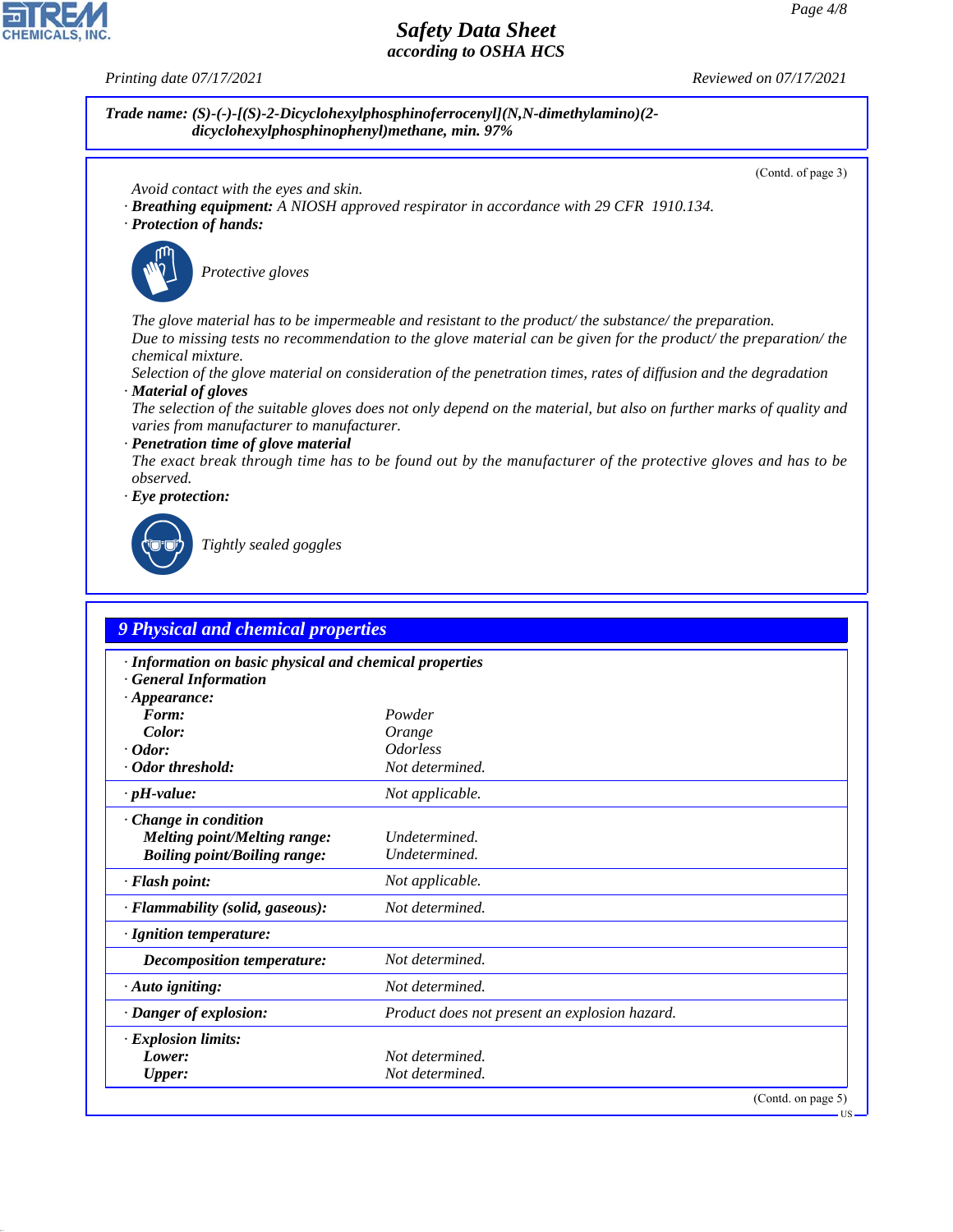*Printing date 07/17/2021 Reviewed on 07/17/2021*

#### *Trade name: (S)-(-)-[(S)-2-Dicyclohexylphosphinoferrocenyl](N,N-dimethylamino)(2 dicyclohexylphosphinophenyl)methane, min. 97%*

|                                                                         |                                            | (Contd. of page 4) |
|-------------------------------------------------------------------------|--------------------------------------------|--------------------|
| · Vapor pressure:                                                       | Not applicable.                            |                    |
| $\cdot$ Density:                                                        | Not determined.                            |                    |
| $\cdot$ Relative density                                                | Not determined.                            |                    |
| · Vapor density                                                         | Not applicable.                            |                    |
| $\cdot$ Evaporation rate                                                | Not applicable.                            |                    |
| · Solubility in / Miscibility with                                      |                                            |                    |
| Water:                                                                  | <i>Insoluble.</i>                          |                    |
| $\cdot$ <b>Partition coefficient (n-octanol/water):</b> Not determined. |                                            |                    |
| · Viscosity:                                                            |                                            |                    |
| Dynamic:                                                                | Not applicable.                            |                    |
| Kinematic:                                                              | Not applicable.                            |                    |
| · Solvent content:                                                      |                                            |                    |
| Organic solvents:                                                       | $0.0\%$                                    |                    |
| <b>VOC</b> content:                                                     | 0.0 g/l / 0.00 lb/gl                       |                    |
| Solids content:                                                         | $100.0\%$                                  |                    |
| $\cdot$ Other information                                               | No further relevant information available. |                    |

# *10 Stability and reactivity*

*· Reactivity No further relevant information available.*

- *· Chemical stability*
- *· Thermal decomposition / conditions to be avoided: No decomposition if used according to specifications.*
- *· Possibility of hazardous reactions No dangerous reactions known.*
- *· Conditions to avoid No further relevant information available.*
- *· Incompatible materials: No further relevant information available.*
- *· Hazardous decomposition products: No dangerous decomposition products known.*

# *11 Toxicological information*

- *· Information on toxicological effects*
- *· Acute toxicity:*
- *· Primary irritant effect:*
- *· on the skin: Irritant to skin and mucous membranes.*
- *· on the eye: Irritating effect.*
- *· Sensitization: No sensitizing effects known.*
- *· Additional toxicological information:*
- *· Carcinogenic categories*
- *· IARC (International Agency for Research on Cancer)*
- *Substance is not listed.*
- *· NTP (National Toxicology Program)*
- *Substance is not listed.*

44.1.1

(Contd. on page 6)

US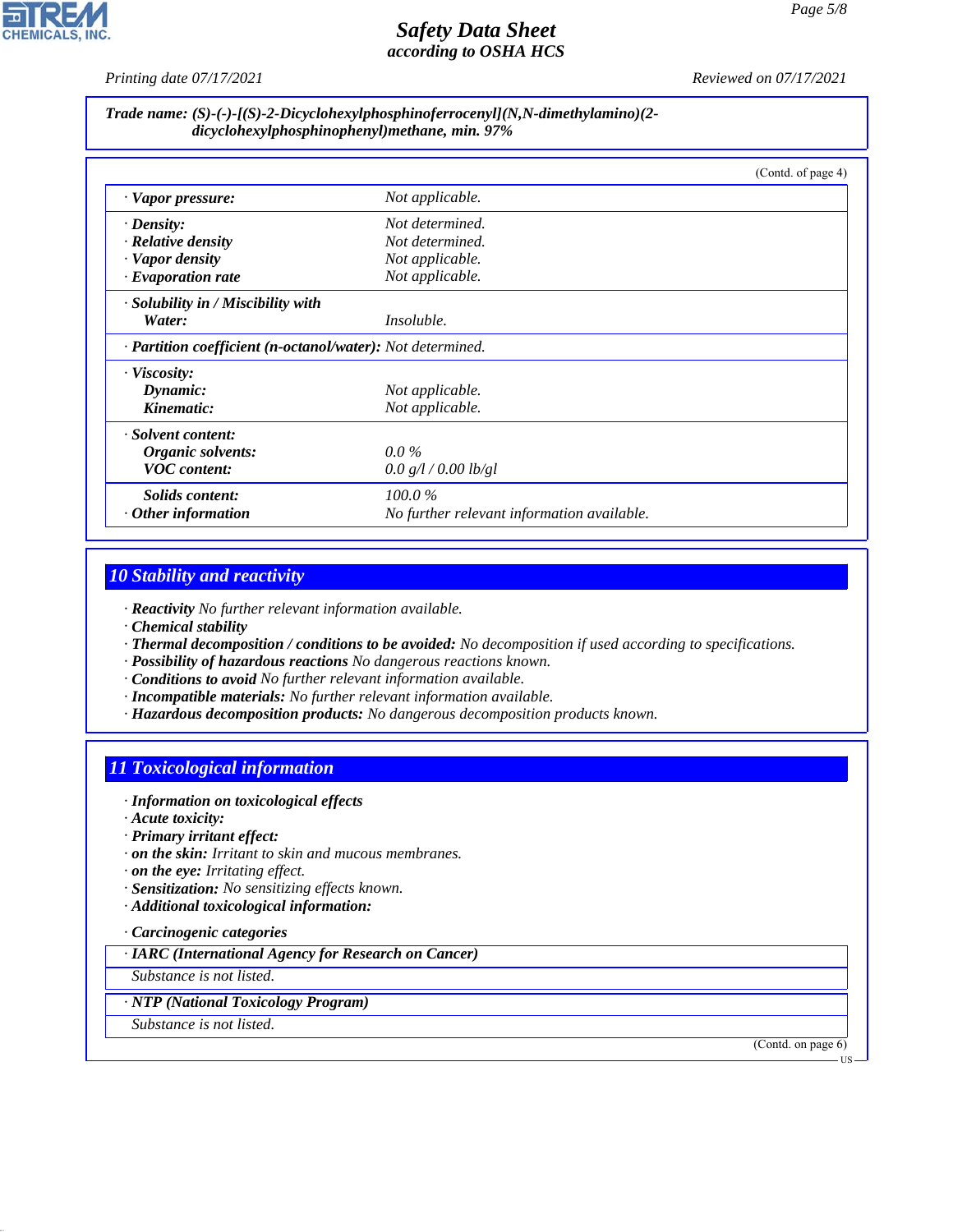*Printing date 07/17/2021 Reviewed on 07/17/2021*

*Trade name: (S)-(-)-[(S)-2-Dicyclohexylphosphinoferrocenyl](N,N-dimethylamino)(2 dicyclohexylphosphinophenyl)methane, min. 97%*

(Contd. of page 5)

*· OSHA-Ca (Occupational Safety & Health Administration)*

*Substance is not listed.*

## *12 Ecological information*

- *· Toxicity*
- *· Aquatic toxicity: No further relevant information available.*
- *· Persistence and degradability No further relevant information available.*
- *· Behavior in environmental systems:*
- *· Bioaccumulative potential No further relevant information available.*
- *· Mobility in soil No further relevant information available.*
- *· Additional ecological information:*
- *· General notes: Not known to be hazardous to water.*
- *· Results of PBT and vPvB assessment*
- *· PBT: Not applicable.*
- *· vPvB: Not applicable.*
- *· Other adverse effects No further relevant information available.*

#### *13 Disposal considerations*

- *· Waste treatment methods*
- *· Recommendation:*

*Must not be disposed of together with household garbage. Do not allow product to reach sewage system.*

- *· Uncleaned packagings:*
- *· Recommendation: Disposal must be made according to official regulations.*

| $\cdot$ UN-Number                                         |                 |  |
|-----------------------------------------------------------|-----------------|--|
| · DOT, ADN, IMDG, IATA                                    | not regulated   |  |
| $\cdot$ UN proper shipping name<br>· DOT, ADN, IMDG, IATA | not regulated   |  |
| $\cdot$ Transport hazard class(es)                        |                 |  |
| · DOT, ADN, IMDG, IATA                                    |                 |  |
| · Class                                                   | not regulated   |  |
| · Packing group                                           |                 |  |
| · DOT, IMDG, IATA                                         | not regulated   |  |
| · Environmental hazards:                                  |                 |  |
| $\cdot$ Marine pollutant:                                 | N <sub>O</sub>  |  |
| · Special precautions for user                            | Not applicable. |  |
| $\cdot$ Transport in bulk according to Annex II of        |                 |  |
| <b>MARPOL73/78 and the IBC Code</b>                       | Not applicable. |  |



44.1.1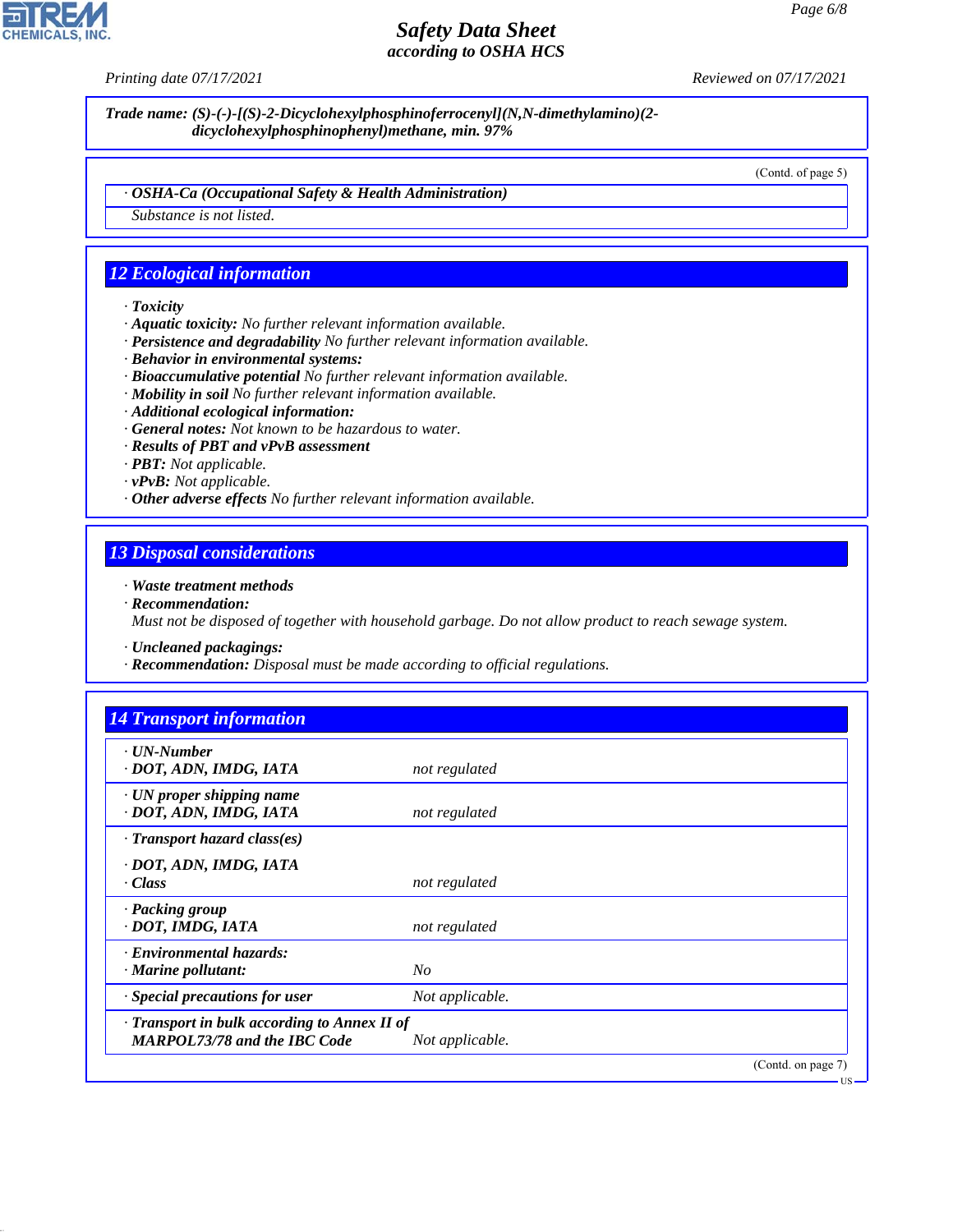*Trade name: (S)-(-)-[(S)-2-Dicyclohexylphosphinoferrocenyl](N,N-dimethylamino)(2 dicyclohexylphosphinophenyl)methane, min. 97%* (Contd. of page 6) *· UN "Model Regulation": not regulated 15 Regulatory information · Safety, health and environmental regulations/legislation specific for the substance or mixture · Sara · Section 355 (extremely hazardous substances): Substance is not listed. · Section 313 (Specific toxic chemical listings): Substance is not listed. · TSCA (Toxic Substances Control Act): Substance is not listed. · Proposition 65 · Chemicals known to cause cancer: Substance is not listed. · Chemicals known to cause reproductive toxicity for females: Substance is not listed. · Chemicals known to cause reproductive toxicity for males: Substance is not listed. · Chemicals known to cause developmental toxicity: Substance is not listed. · Carcinogenic categories · EPA (Environmental Protection Agency) Substance is not listed. · TLV (Threshold Limit Value established by ACGIH) Substance is not listed. · NIOSH-Ca (National Institute for Occupational Safety and Health) Substance is not listed.*

*· GHS label elements*

*The substance is classified and labeled according to the Globally Harmonized System (GHS).*

*· Hazard pictograms*



*· Signal word Warning*

*· Hazard-determining components of labeling:*

*(S)-(-)-[(S)-2-Dicyclohexylphosphinoferrocenyl](N,N-dimethylamino)(2-|dicyclohexylphosphinophenyl)methane, min. 97%*

*· Hazard statements*

44.1.1

*H315 Causes skin irritation. H319 Causes serious eye irritation.*

(Contd. on page 8)

US



*Printing date 07/17/2021 Reviewed on 07/17/2021*